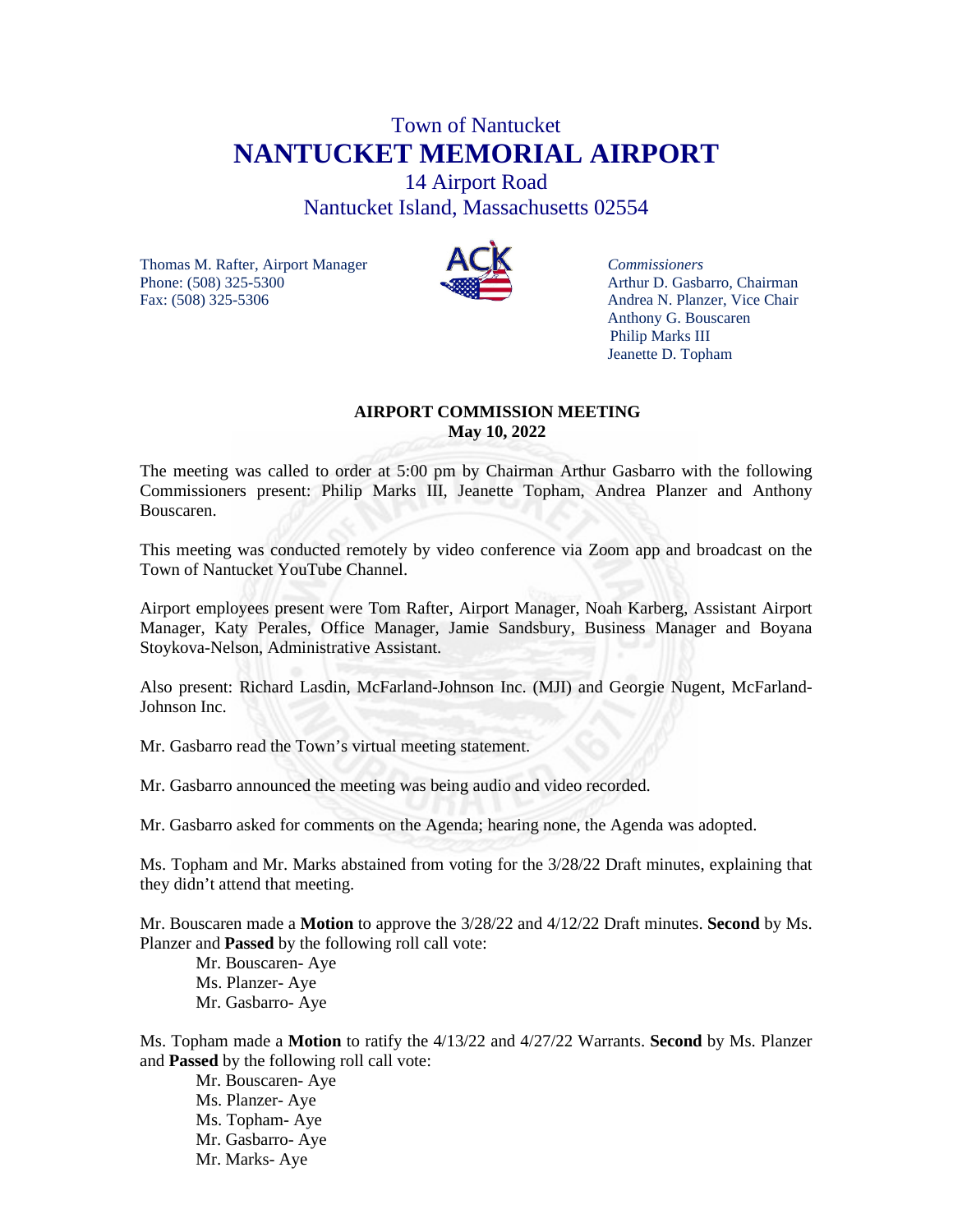## **Public Comment.**

None.

**Pending Leases/Contracts** – Mr. Rafter presented for approval the following agreements and contracts.

- **American Airlines Inc.** Non-Signatory Airline Lease Agreement in the amount of \$30,751 plus \$1,500 Annual business fee plus landing, ramp, baggage, and Remain Overnight fees. Expires 03/31/23.
- **H** Delta Airlines Inc.- Non-Signatory Airline Lease Agreement in the amount of \$19,707 plus \$1,500 Annual business fee plus landing, ramp, baggage, and Remain Overnight fees. Expires 03/31/23.
- **Northeast Rescue Systems-** Contract in the amount of \$49,568.27 for Supply and Delivery of sixteen (16) Sets of Replacement Firefighter Protective Gear (turnout gear) in a PF Zero Fabric.
- **South Shore Generator Services Inc.** Contract Amendment for ARFF Generator Enclosure with Base Tank replacement to extend the contract expiration date to 10/31/22.
- **AERO Specialties, Inc.** Contract Amendment for Supply and Delivery of 2 JST Aircraft Tractors to extend the contract expiration date to 10/31/22.
- **Everett J. Prescott Inc.-** Contract in the amount of \$10,355.50 for Replacement of the Backflow Preventer in Terminal.
- **TRAC Builders, Inc.-** Change Order No.6 for Fuel Farm Rehabilitation Phase III to extend the contract expiration date to 8/31/22. No cost Change.

Mr. Bouscaren made a **Motion** to approve the airline lease agreements, contracts and contract amendments as shown on Exhibit 1. **Second** by Mr. Marks and **Passed** by the following roll call vote:

 Mr. Bouscaren- Aye Ms. Planzer- Aye Ms. Topham- Aye Mr. Gasbarro- Aye Mr. Marks- Aye

## **Pending Matters –** Mr. Rafter reported on:

**091019-01 Capital Approval Process/Home Rule Petition-** No change. Mr. Karberg contacted the representative's office to keep this moving and the Airport hasn't received a response back.

**071420-03 Per- a polyfluoroalkyl substances (PFAS) Investigation Update-** Mr. Karberg gave an update on the PFAS Investigation Status Table.

Mr. Karberg reported on the most recent Task Order that was signed by the Commissioners in April for ongoing sampling and the continuation of Phase II Site characterization. Weston Solutions will be on site to take twenty-eight (28) groundwater and thirty-six (36) soil samples with a third-party driller. That work will start the week of May 23<sup>rd</sup>.

Mr. Karberg reviewed the Interim Commission Report which is included in the packet.

Mr. Karberg expanded on the following items: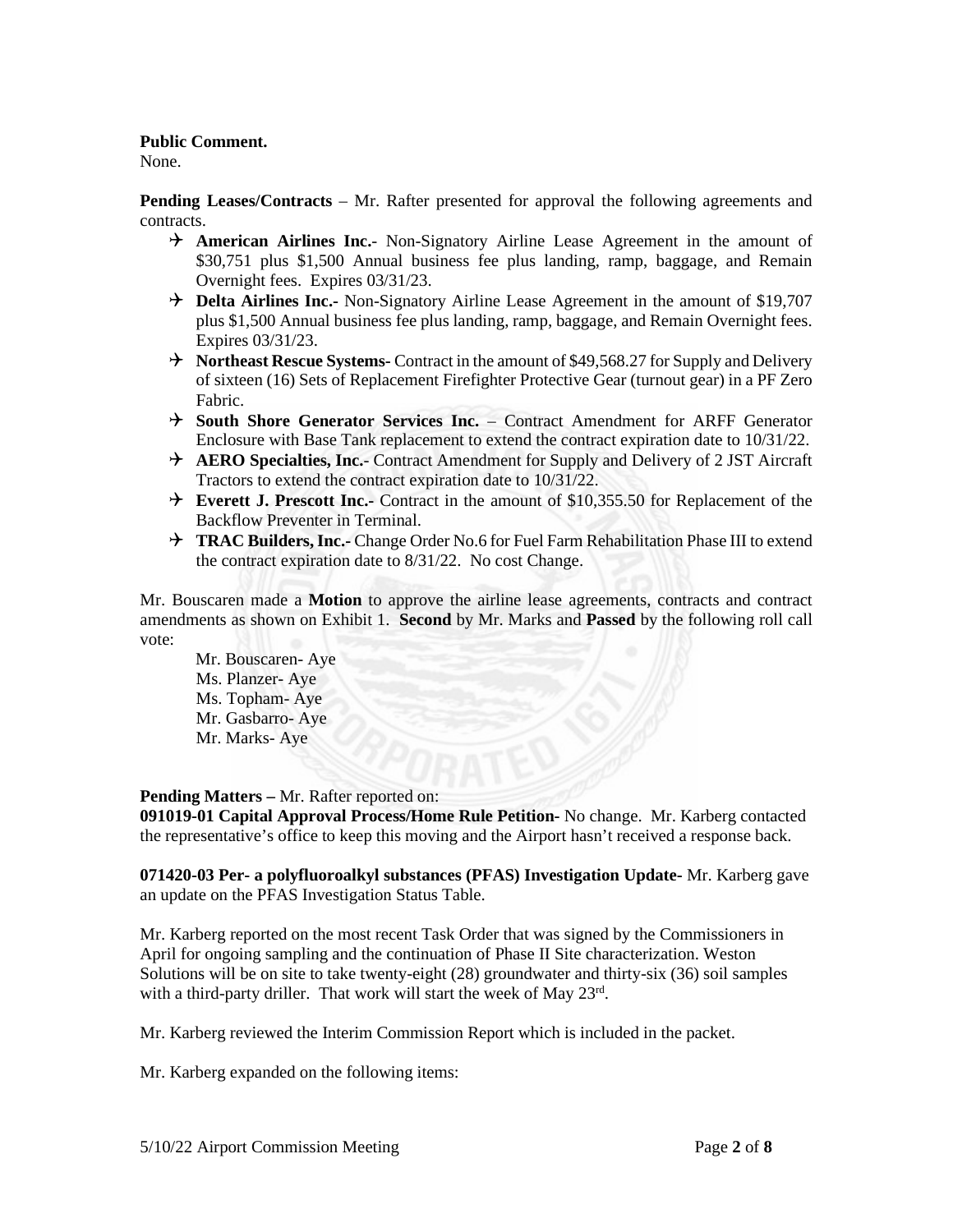- Madaquesham Valley Road (MVR) The Airport is tracking two  $(2)$  homes just below twenty (20) parts per trillion (ppt). Mr. Karberg explained that one (1) exceeded the relevant standards. The Airport followed the Licensed Site Professional's (LSP) recommendation to include that house for a water service connection.
- POETS were sampled and are performing per specification.
- Fuel Farm Granular Activated Carbon (GAC) system. —Mr. Karberg reported that Weston Solutions found an unregulated compound during the routine sampling. Weston Solutions have investigated and determined the source of this to be a pumping rate issue. The follow-up sample has tested in the clear, so the GAC System is functioning properly.

**Water Service Project-**Mr. Karberg reported that all homes west of the Airport have been connected to Town water. The Airport continues to review the items such as plantings, lawn restoration and driveway restorations and take on any issues as they occur. The Airport has received an access agreement for a home on Nobadeer Way. Mr. Karberg explained that this home was a holdout, but eligible for sampling per previous Immediate Response Actions (IRA). Mr. Karberg stated that the airport will indicate next steps once the sample results are received.

## **Water Main Project**.

Mr. Karberg reviewed the three (3) phases of work on MVR and West of Airport area as follows:

- All fifty (50) lateral connections from the water main to the property edge have been completed.
- All eighteen (18) water service lines from the property edge to residence have been completed.
- Seventeen (17) interior plumbing conversions to town water have been completed. Mr. Karberg reported that only one (1) property is pending with two (2) houses on it, and this is anticipated to be completed by 05/15/22.

**Skyline Drive –** Mr. Karberg reported that the Airport and Town of Nantucket are working collaboratively on repaving for late Spring. The design work is currently underway with the Town's consultant. The Airport is still working on identifying a firm to replant the cul de sac at the east end of Skyline Drive.

## **Public Communication.**

Mr. Karberg reported that no negative feedback was received regarding the discontinuation of the bottled water services. Mr. Karberg mentioned that the next step will be to notify MVR residents and the final step will be to notify the residents west of airport.

There are now two (2) residents in Nobadeer Way area who refused and continued to refuse original sampling access but are receiving bottled water. Mr. Karberg explained that there is a different standard under the Massachusetts Contingency Plan (MCP) for discontinuing their service, which we are pursuing with a LSP and Airport Counsel. Mr. Karberg will have a more information for the next Commission meeting.

## **Resident communication**.

Mr. Karberg reported on a single resident who has expressed concern for the condition of their property following water service installation. The Airport has made contact, reviewed the site, and it appeared that items that were raised were not necessarily relevant to Airport's work scope. Mr. Karberg reported on a single resident who received a water bill by mistake without receiving the Airport's credit. The Airport apologized and informed the homeowner that they will not have to pay this bill, and the Airport will communicate with the Water Company accordingly. Mr.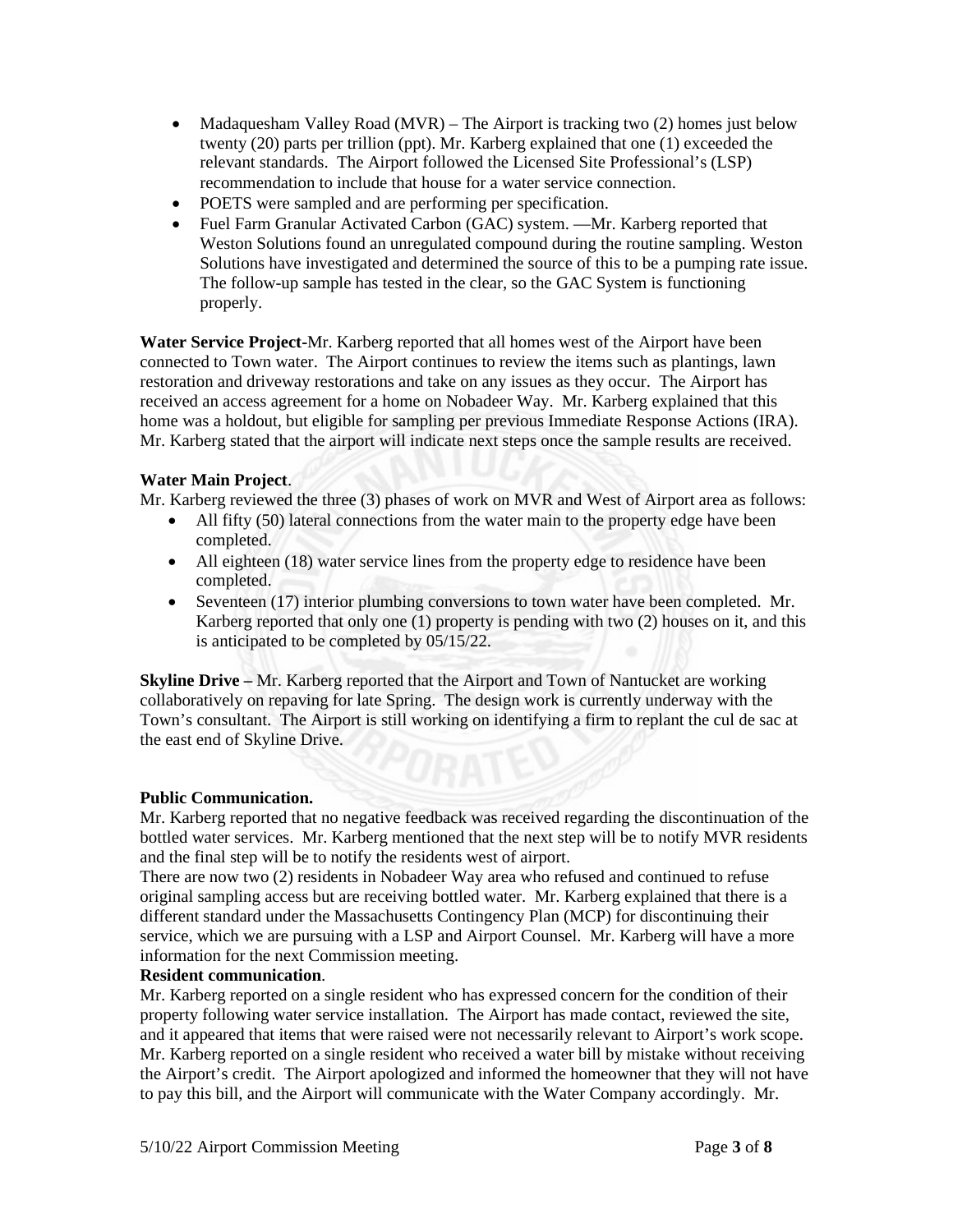Karberg reported that the Airport received a positive communication from two (2) residents (one written, one verbal), thanking the Airport for the speed and diligence in resolving this issue.

## **Major Commercial Development Application.**

The Airport received an abutter notification for a Major Commercial Development (MCD) application for 1 and 7 Airport Road. The airport provided a set of comments per email handout that include PFAS and other related items such as compatible land uses per FAA's requirements, stormwater, aesthetic, and traffic. The mentioned topics have been issues the Commission has reviewed before relevant to that area, and the Airport wanted to ensure the same opportunity for these projects. Stormwater is also a potential item that could interact with the MCP investigation.

Mr. Gasbarro commented that the applications were discussed on the last Planning Board's meeting and the hearing was continued for additional information to the June meeting. The Commissioners raised the following concerns regarding this MCD application:

- Lightning
- Buffer zone/ gateway to the island
- Effective screening
- Lack of detailed drainage design plan for Storm water infiltration

The Commissioners have no objection to the commercial-use of the land as proposed, as long as it is effectively screened year-round. The Airport is one of two gateways to the island, and a majority of users of the Airport pass by this site. The Commissioners discussed sending a letter and to provide further comments to the next public hearing for this matter.

Mr. Bouscaren made a **Motion** to send a letter to the Nantucket Planning Board. **Second** by Ms. Planzer and **Passed** by the following roll call vote:

 Mr. Bouscaren- Aye Ms. Planzer- Aye Ms. Topham- Aye Mr. Gasbarro- Aye Mr. Marks- Aye

**051022-01 ATM Update-** Mr. Rafter reported that the Airport's warrant articles all passed at Annual Town Meeting.

**051022-02 Cape Air Flight Schedule**- Mr. Rafter reported that the Airport has been notified by Cape Air that they are going to be reducing their schedule significantly due to a pilot shortage. Mr. Rafter explained that a lot of pilots decided to retire early and there was limited pilot training during the pandemic. The Airport is anticipating sending a support letter to the Congressional Delegation on potential alternative pathways for pilots to get the hours they need and other creative ways to encourage and expedite the process for pilots' training. Mr. Rafter clarified that the reduced schedule begins in June 2022 and will impact the airport's business significantly.

**051022-03 LUINA Memorandum of Agreement approval-** Mr. Rafter requested the Commission to approve the signed memorandum of agreement with the Union after which a new contract will be created based on the changes. The cost of living identified in this agreement is 1%, 1.5% and 1.5 % over the three years, effective July 1,2020.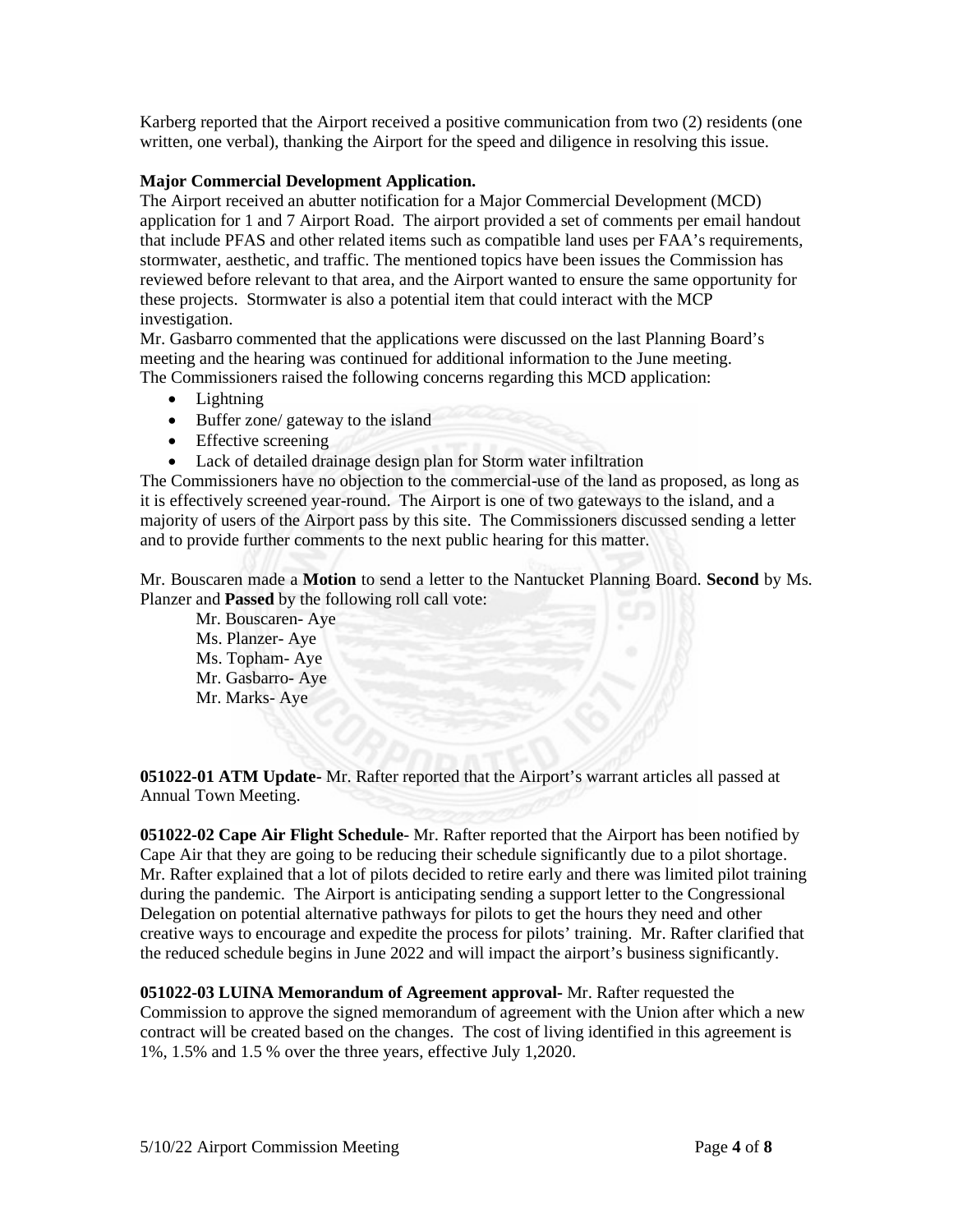Ms. Topham made a **Motion** to approve the LUINA Memorandum of Agreement. **Second** by Mr. Marks and **Passed** by the following roll call vote:

 Mr. Bouscaren- Aye Ms. Planzer- Aye Ms. Topham- Aye Mr. Gasbarro- Aye Mr. Marks- Aye

**051022-04 Non-Union Employees COLA Discussion-** Mr. Rafter recommended a 1.5% cost of living increase to the non-union personnel, effective 07/01/22, noting the increase is in line with Union and other Town negotiations and that this increase is typically approved each year.

Ms. Topham made a **Motion** to approve the recommended increase for Non-Union employees. **Second** by Mr. Marks and **Passed** by the following roll call vote:

 Mr. Bouscaren- Aye Ms. Planzer- Aye Ms. Topham- Aye Mr. Gasbarro- Aye Mr. Marks- Aye

**051022-05 3rd Quarter Report FY22-** Mr. Rafter reported that the 3rd Quarter report and the increase of the Fuel Revolver Cap will be presented to the Select Board this week. Total revenues were up about 67% or \$7.3 Million over last year, mainly due to the fuel revenue. Total fuel sales have increased \$4.3 over last year. The airport noted an increase in other areas such as PFC's, fee income, and vehicle income all because of the economy recovering from the impacts of the pandemic. The total operations and employments were up 18% and 145% respectively over this time last year. The expenses were up 45% or \$2.2 Million, mainly due to the cost of fuel. The total fuel expenses were up \$885,000. Payroll expenses are not accurate due to the receipt of the CARES Act. Grant Reimbursements. The municipal accounting system does not reflect these reimbursements or the related expenses. The surplus is about \$9.6 Million compared to about \$4 Million last year. If the projection carries through to the end of the fiscal year, the Airport will have a fund balance of \$16.7 Million.

## **Manager's Report**

**Project Updates –** Mr. Rafter reported:

- **Taxiway E-** Work continues. The markings are scheduled for 05/19/22 through 05/25/22. The project is anticipated to be finish in June 2022.
- **Security Project Phase II-** The Airport is in the process of closing out this project.
- **Fuel Farm Rehabilitation-** Work is completed and the farm is operational. The Airport is working through some challenges on removing the temporary tanks.
- **Crew Quarters Housing-** Meeting was held and the selection process was discussed for an Architect. Mr. Rafter directed MJI to begin developing a Request for Qualification (RFQ) to select an architect.
- **Hangar Development-** Hagedorn Aviation 's 7460 form from the FAA has been approved and construction continues. Mr. Rafter believes that the project will be finished quickly.
- **Terminal Optimization Project-** The report from the consultant is still pending.
- **Taxiway G-** The FAA Grant application has been submitted. Two (2) bids were received and are under review.
- **Master Plan Update-** Meeting with the FAA to discuss the scope and cost of the project is scheduled for 05/13/22.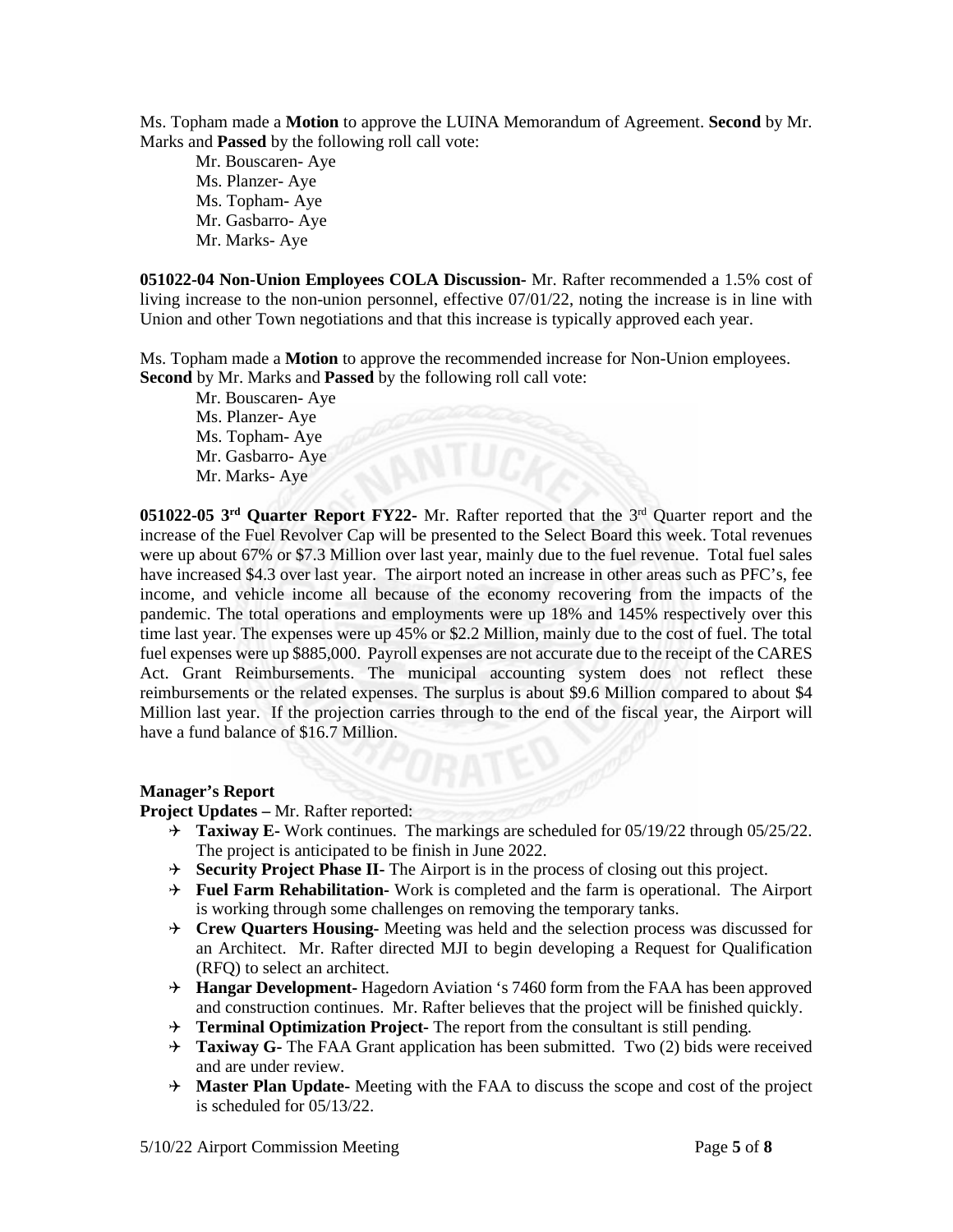**RFP/IFB Bid Status –** Mr. Rafter reported on:

- **Maintenance Contract for Security System** MJI is working on developing Request for Proposals (RFP).
- **RFQ for OPM Terminal Space Optimization** The Airport selected CHA and the contract is being developed.
- **OPM Housing Project** The Airport selected CHA and requested a fee proposal for their OPM services.
- **On- Call Airfield Electrical IFB**-Awarded to ENE Systems.
- **On-Call HVAC, Oil, Geothermal IFB** Awarded to KOBO Utility Construction Corp.
- **RFP IT Services** Out for proposals and the deadline for proposals is 05/12/22.
- **Sun Island Road RFP** Request for Proposals is being developed.
- $\rightarrow$  **Ouote Process for Backflow Replacement in the Terminal-Contract approved for** Everett J. Prescott, Inc earlier in the meeting.

## **Operations –** Mr. Rafter reported:

- $\rightarrow$  FAA inspection took place May 4<sup>th</sup>-5<sup>th</sup> and went very well except two minor discrepancies. One was a sign that was faded, and the other was a couple of employees exceeded the 12 month iteration for training. Staff performed admirably.
- $\rightarrow$  JetBlue Airways and United Airlines started limited service on 05/04/22.
- $\rightarrow$  Taxicab Operator's Public Hearing is scheduled for 05/18/22 and the Select Board will consider increasing the taxi service rates that were requested. The Airport provided the Select Board with comments on the proposed rates.
- $\rightarrow$  The Airport is continuing discussions with BETA Technologies and once the agreement is created it will be presented to the Commissioners for approval.
- $\rightarrow$  The Airport is working with tenants on Bunker Road to clear leasehold boundary issues.
- $\rightarrow$  TSA performed an Airline inspection.
- $\rightarrow$  Staff is working on next steps for the recently appropriated capital projects and starting to develop the FY24 requests which is due in July.
- $\rightarrow$  Mr. Rafter reminded everyone the deadline to submit for Commissioner positions is 5/20/22.

**Statistics –** Mr. Rafter reviewed the March 2022 Statistics:

- Operations are down 7.91% from March 2021; and up 17.78% from last FYTD.
- Enplanements are up 12.03% from March 2021; and up 145.45% from last FYTD.
- $\div$  Jet A Gallons are down 2.82% from March 2021; and up 39.74% from last FYTD.
- $\rightarrow$  Jet A Gallons are up 52.83% from April 2021.
- $\rightarrow$  AvGas Gallons are down 39.90% from March 2021; and up 10.37% from last FYTD.
- $\rightarrow$  AvGas Gallons are up 52.83% from April 2021.
- Freight is down 22.62% from March 2021; and down 28.03% from last FYTD.
- $\rightarrow$  No Noise complaints were filed for March 2022.

## **Personnel Report-** Mr. Rafter reported on:

- $\rightarrow$  Ben Reppert has been hired as a Maintenance Specialist II.
- $\rightarrow$  The Airport made an offer to an individual for Maintenance Mechanic position, but the offer was declined, because the individual accepted a position with another Town department.

## **Commissioners Comments-**

Mr. Gasbarro asked the Commissioners if they would like to try the new trailer for meetings in June or wait until July.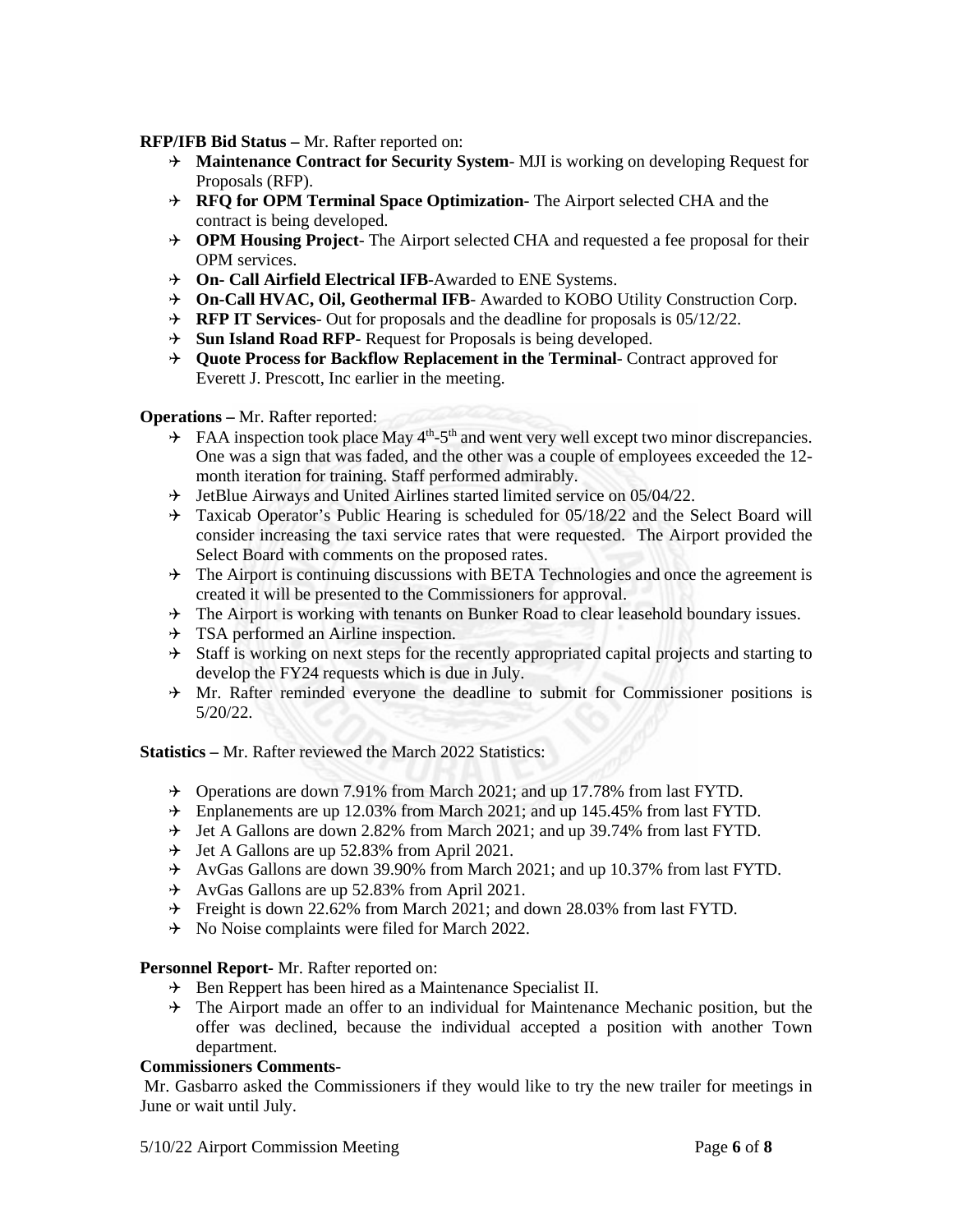The Commissioners discussed and agreed that they prefer to wait and continue with the zoom meetings this point.

#### **Public Comment-**

None.

Having no further business for Open Session, Mr. Bouscaren made a **Motion** to go into Executive Session, under G.L. Chapter 30A, Section 21A, not to return to Open Session, to review Executive Session Minutes as enumerated on the Agenda; Clause 3: To discuss strategy with respect to the litigation regarding Walsh, where the Chair has determined that an open session may have detrimental effect on the litigating position of the Airport Commission. **Second** by Ms. Planzer and **Passed** unanimously, by the following roll-call vote:

Mr. Bouscaren- Aye Ms. Planzer- Aye Ms. Topham- Aye Mr. Gasbarro- Aye Mr. Marks- Aye

Meeting adjourned at 6:02 pm.

Respectfully submitted,

Boyana Stoykova-Nelson, Recorder